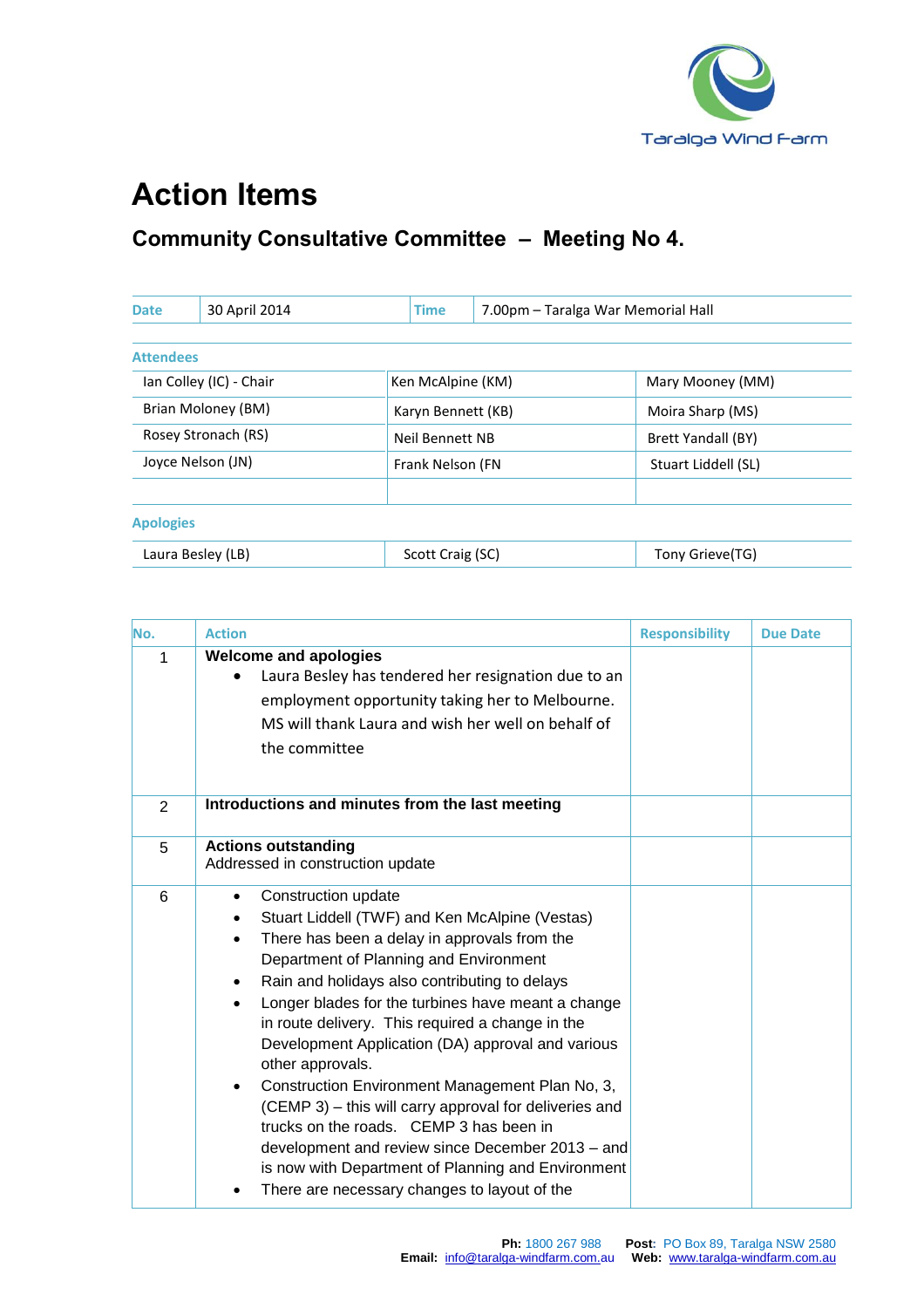|                | ٠<br>٠    | turbines on the wind farm but still within the approved<br>original footprint. There are still approvals required<br>for the positioning changes, which are mostly being<br>made to improve engineering. The changes also<br>require agreement from impacted landowners.<br>Area of basalt forest - has to be replaced/remediated<br>- remediation area has been approved.<br>$BY - in$ the change of approval $-$ to taller towers $-$ did<br>that change the locations of the towers?<br>$SL$ – the blades are longer – the towers are the same<br>height. Some of the new blades (9 sets) are 50<br>metres - previously approved blades were 45<br>metres.<br>BY - will the delays in approvals push back the<br>completion date? $SL - no - not$ all things are on a<br>critical path, so once things get underway<br>construction should remain on track.<br>Milestone dates - Provisional energisation date -<br>23/7 still on track. First tower construction was<br>planned for late April, but now looking like late May.<br>Transformer delivery delayed as well, but still looking<br>to deliver construction by August.<br>Weather/wind may cause some construction delays,<br>but there has been contingency included in planning.<br>As soon as approvals are achieved, TWF would like<br>to get the trucks on the road immediately. TWF wants<br>to avoid each day of delay as much as possible.<br>BY - will that mean more trucks on the road each<br>day? How many are currently expected each day? |                                  |                      |
|----------------|-----------|-----------------------------------------------------------------------------------------------------------------------------------------------------------------------------------------------------------------------------------------------------------------------------------------------------------------------------------------------------------------------------------------------------------------------------------------------------------------------------------------------------------------------------------------------------------------------------------------------------------------------------------------------------------------------------------------------------------------------------------------------------------------------------------------------------------------------------------------------------------------------------------------------------------------------------------------------------------------------------------------------------------------------------------------------------------------------------------------------------------------------------------------------------------------------------------------------------------------------------------------------------------------------------------------------------------------------------------------------------------------------------------------------------------------------------------------------------------------------------------------------------------------------|----------------------------------|----------------------|
|                |           | SL to provide the numbers.                                                                                                                                                                                                                                                                                                                                                                                                                                                                                                                                                                                                                                                                                                                                                                                                                                                                                                                                                                                                                                                                                                                                                                                                                                                                                                                                                                                                                                                                                            | S Liddell                        | <b>Next</b>          |
|                |           | SL- how can the community best be informed? BY                                                                                                                                                                                                                                                                                                                                                                                                                                                                                                                                                                                                                                                                                                                                                                                                                                                                                                                                                                                                                                                                                                                                                                                                                                                                                                                                                                                                                                                                        |                                  | meeting              |
|                |           | investigated the Roads and Maritime Services (RMS)<br>sms system which operates in Sydney, but doesn't                                                                                                                                                                                                                                                                                                                                                                                                                                                                                                                                                                                                                                                                                                                                                                                                                                                                                                                                                                                                                                                                                                                                                                                                                                                                                                                                                                                                                |                                  |                      |
|                |           | extend to Taralga. Is it possible to have a broadband                                                                                                                                                                                                                                                                                                                                                                                                                                                                                                                                                                                                                                                                                                                                                                                                                                                                                                                                                                                                                                                                                                                                                                                                                                                                                                                                                                                                                                                                 | MS                               | <b>ASAP</b>          |
|                |           | sms message system? An opt-in system - this would<br>require input from TWF and daily updates.                                                                                                                                                                                                                                                                                                                                                                                                                                                                                                                                                                                                                                                                                                                                                                                                                                                                                                                                                                                                                                                                                                                                                                                                                                                                                                                                                                                                                        | <b>MS</b>                        | <b>ASAP</b>          |
|                | $\bullet$ | Notification – how best to get the message out??                                                                                                                                                                                                                                                                                                                                                                                                                                                                                                                                                                                                                                                                                                                                                                                                                                                                                                                                                                                                                                                                                                                                                                                                                                                                                                                                                                                                                                                                      |                                  |                      |
|                |           | Committee suggested signs, in the shops - roadside<br>Variable Message Signs (VMS signs) - and                                                                                                                                                                                                                                                                                                                                                                                                                                                                                                                                                                                                                                                                                                                                                                                                                                                                                                                                                                                                                                                                                                                                                                                                                                                                                                                                                                                                                        |                                  |                      |
|                |           | community blackboard. MS will also send<br>information to other local committees including the<br>P&C, progress association etc.                                                                                                                                                                                                                                                                                                                                                                                                                                                                                                                                                                                                                                                                                                                                                                                                                                                                                                                                                                                                                                                                                                                                                                                                                                                                                                                                                                                      | <b>MS</b>                        | At conf. of<br>dates |
|                | $\bullet$ | BM suggested obtaining an estimate of the time<br>taken for a blade to travel from Goulburn to Taralga.                                                                                                                                                                                                                                                                                                                                                                                                                                                                                                                                                                                                                                                                                                                                                                                                                                                                                                                                                                                                                                                                                                                                                                                                                                                                                                                                                                                                               | S Liddell                        | <b>Next</b>          |
|                |           | SL advised the largest, slowest delivery load is the<br>transformer due to its size and the sensitivity of the<br>equipment.                                                                                                                                                                                                                                                                                                                                                                                                                                                                                                                                                                                                                                                                                                                                                                                                                                                                                                                                                                                                                                                                                                                                                                                                                                                                                                                                                                                          |                                  | meeting              |
| $\overline{7}$ |           | <b>General business</b>                                                                                                                                                                                                                                                                                                                                                                                                                                                                                                                                                                                                                                                                                                                                                                                                                                                                                                                                                                                                                                                                                                                                                                                                                                                                                                                                                                                                                                                                                               |                                  |                      |
|                |           | Brian Moloney – is this project responsible for the<br>transmission line - and was there an Environmental<br>Impact Statement (EIS)? SL - yes and TWF is<br>aware of a specific issue related to the transmission<br>line. SL to speak to BM offline about the matter as it<br>is outside the remit of the committee.                                                                                                                                                                                                                                                                                                                                                                                                                                                                                                                                                                                                                                                                                                                                                                                                                                                                                                                                                                                                                                                                                                                                                                                                 | SL and BM to<br>discuss off-line |                      |